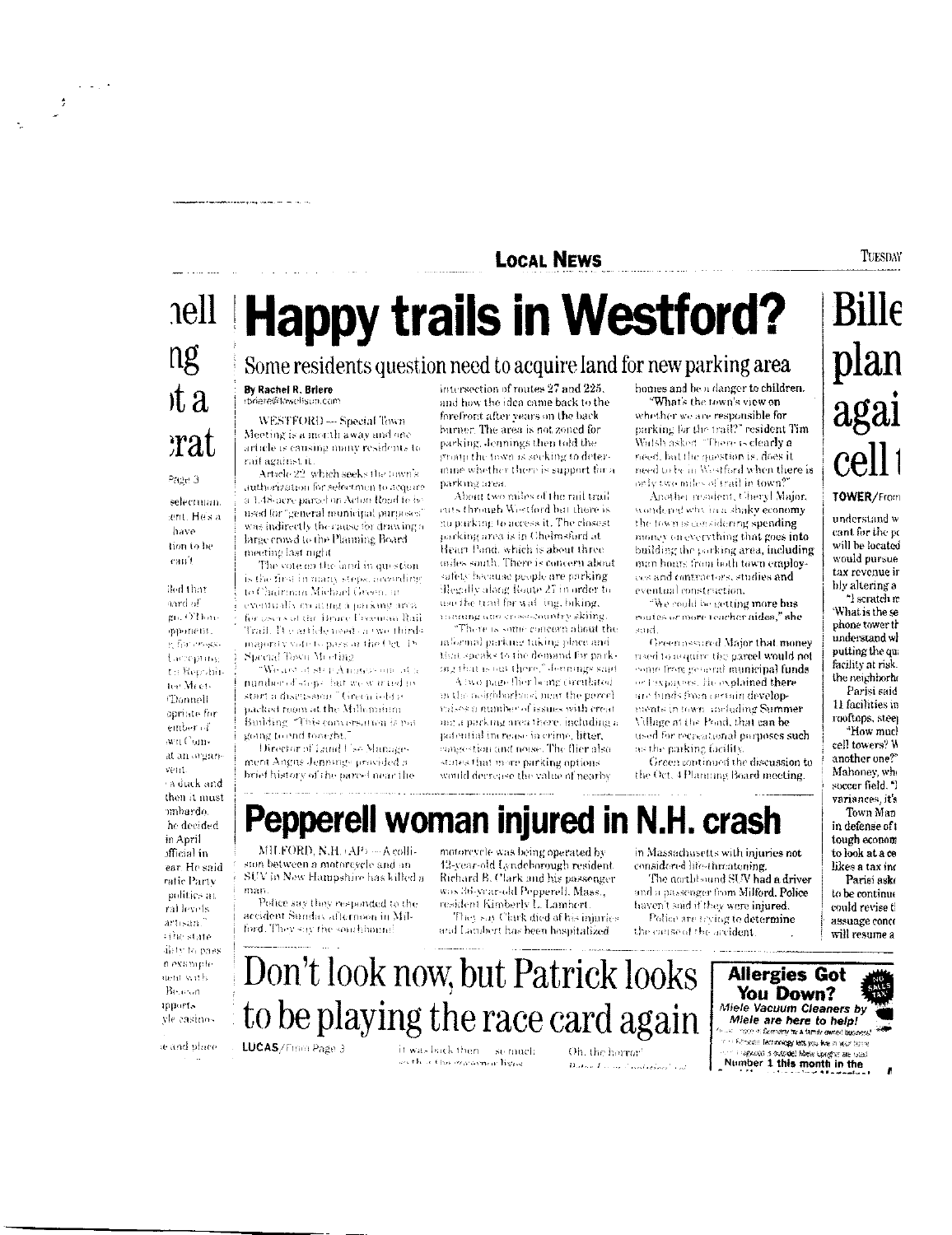### **Some peeved at possible parking lot**

By Rachel R. Briere, rbriere@lowellsun.com Updated: 09/20/2010 06:35:50 AM EDT

WESTFORD -- The Bruce Freeman Rail Trail was created as a way to link several Greater Lowell communities. The purpose was to provide a safe and serene place for any and all to take in their surroundings and explore their own backyards. Now, residents of one neighborhood along the trail are worried it may be more of an intrusion in their lives than an added bonus.

Neighbors of the trail in Westford, near the Chelmsford line along Routes 27 and 225, plan on voicing their concerns about an idea to build a parking area in town for those wishing to access the path. The Westford Planning Board will discuss the option at its meeting tonight at 7:30 in the Millennium Building, 23 Depot St. However, the board and town stress there is no official proposal to build a parking lot for trail enthusiasts; they are only looking for input on the topic.

"The purpose of the meeting is simply to provide a forum to bring people together to consider the issue, review information as available regarding options that have been suggested, and provide the board the opportunity to offer direction regarding their policy objectives in order to inform staff efforts," Angus Jennings, the town's director of land use management, wrote in an e-mail and notice mailed to residents. "The Planning Board hopes to facilitate a productive discussion taking into account the range of opinions regarding whether and where additional public parking to serve the Rail Trail may, or may not, be in the public interest."

The letter stresses the Planning Board has no proposal before it in regards to a rail-trail parking lot and further emphasizes the plan is "purely conceptual." It invites area residents to participate in the discussion at the meeting.

Jennings' letter may have been spurred by a recent two page-flier circulating around town stating the intent of turning a parcel of wooded land in a residential area near the intersection of routes 27 and 225 into a parking lot. The flier lists a handful of negative impacts a parking facility there would generate, including an increase in crime, litter, congestion and noise. It also states that the creation of more parking options would decrease the value of homes in its vicinity and become a danger to children living in the area due to traffic entering and exiting.

The flier encourages residents to attend tonight's Planning Board meeting, and call or write Town Manager Jodi Ross and the Board of Selectmen.

Westford residents Rob Frado, Cheryl Major and Tim Walsh are listed as the contacts for those seeking more information. Frado and Major declined to comment until after the meeting. A call to Walsh was not returned.

The Bruce Freeman Rail Trail is open to all non-motorized uses including walking, cycling, jogging and cross-country skiing. The 25-mile route is the former New Haven Railroad line from Framingham to Lowell. Making its way from Lowell to Framingham, it stretches through Chelmsford, Westford, Carlisle, Acton, Concord and Sudbury.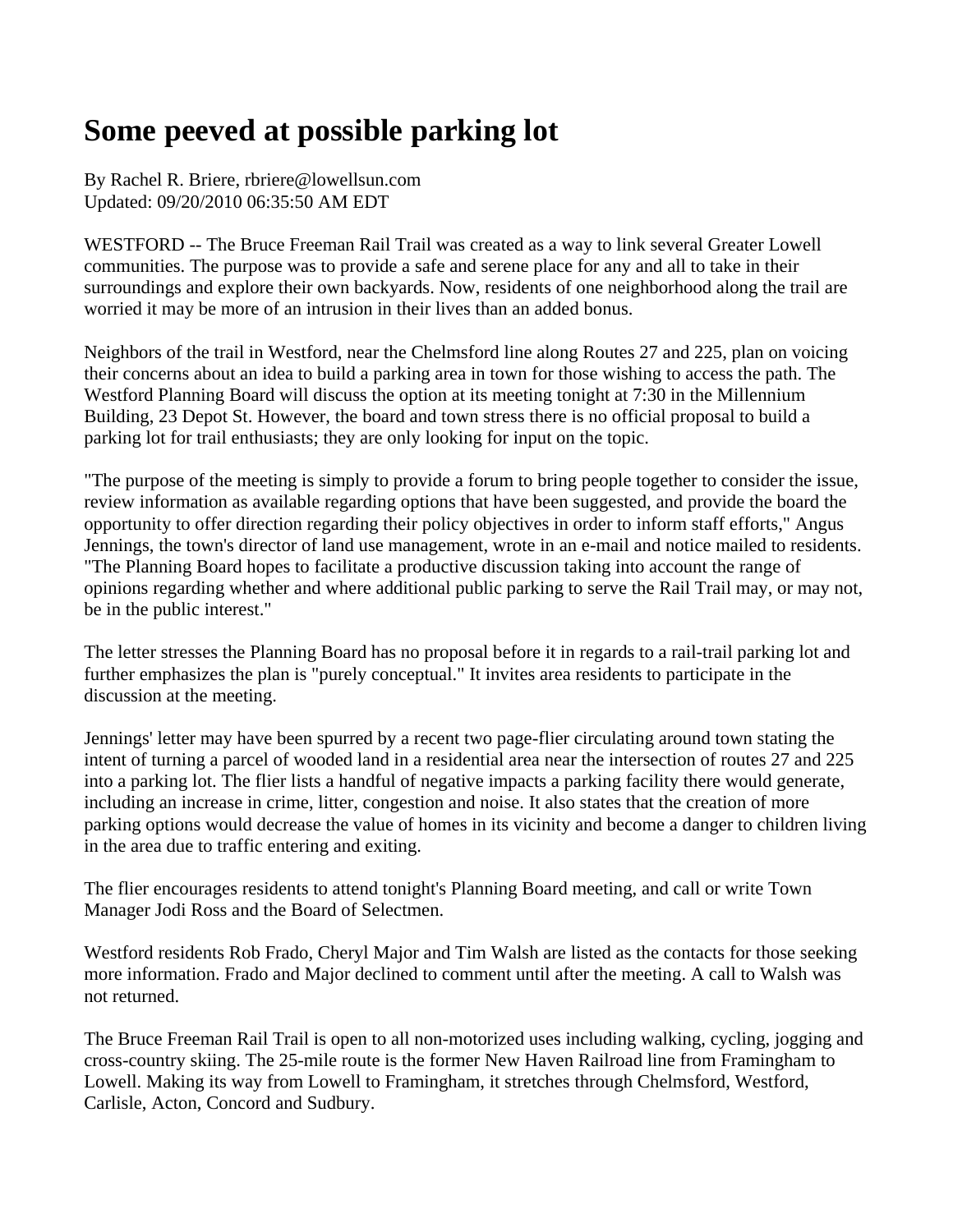| <b>News</b>                                        | <b>Greater Morrimack Valley</b><br>Convention & Visitors Bureau             |                         |
|----------------------------------------------------|-----------------------------------------------------------------------------|-------------------------|
| Business<br>Today's Headlines                      |                                                                             | $\overline{\mathbf{C}}$ |
| Today's Editorials                                 | Massachusetts                                                               |                         |
| Funeral Notices<br><b>Obituaries</b>               |                                                                             | 30                      |
| Local                                              |                                                                             |                         |
| Þ<br>Local                                         | Article last updated:<br>Index                                              | Enter                   |
| Lunch Menus                                        | Wednesday, June 27, 2001 9:43 AM MST                                        | Vide                    |
| Police Arrest Log<br><b>Triumph of Diversity</b>   |                                                                             | Trivi                   |
| <b>Veterans Affairs</b>                            | $\mathbf{\mathcal{F}}$ Print this Article<br>$\approx$ E-Mail to a Friend   | Soar                    |
| <b>Obituaries</b>                                  | Link to this Article                                                        | New                     |
| Sports<br>Sun Columnists                           |                                                                             | Featt                   |
| <b>Editorial Columnists</b>                        |                                                                             | Map                     |
| <b>Classifieds</b>                                 | Rail trail parking plan rankles neighbors                                   | Mree<br>Meac            |
| Place An Ad                                        |                                                                             |                         |
| CentralCars.com                                    | <b>By PIERRE COMTOIS</b>                                                    | Livin                   |
| <b>Employment Wizard</b><br>MoreCities MoreChoices | Sun Correspondent                                                           | Audi<br>Book            |
| Mortgage                                           |                                                                             | Heal                    |
| Newspapers in Education                            | WESTFORD -- Residents upset about a 27-space parking lot planned for        | Horo                    |
| Parade of Homes<br>E-mail Obits                    | their neighborhood were somewhat relieved last night when members of        | Lotte<br>Mag            |
| Summer Guide                                       |                                                                             | Pers                    |
| Advertise                                          | the Board of Selectmen promised to look into the matter.                    | <b>Lifes</b>            |
| Abracat                                            |                                                                             | Lifes                   |
| Weather                                            | Specifically, Acton Road residents had asked the board to reconsider a      | Birth                   |
| Satellite                                          | vote it had taken years before approving a plan by the North Middlesex      | Dinir<br>Gain           |
| <b>Flight Delays</b><br>Forecast-Today             | Regional Council of Governments (NMCOG) to construct a parking lot          | ice C                   |
| Forecast U.S.                                      | along Acton Road giving access for bicylists to Westford's portion of the   | Nigh                    |
| Forecast-World<br>Radar                            | rail trail.                                                                 | LOW<br>Sun              |
| Temperatures-U.S.                                  |                                                                             | Sum                     |
| <b>Services</b>                                    | The rail trail is an inter-community project that seeks to convert miles of | Wed<br>Arux             |
| info/Feedback                                      | unused railroad bed to a bicycle trail that would wind its way across many  |                         |
| Letter to the Editor                               | area towns.                                                                 | Spec                    |
| Advertise<br>Privacy Policy                        |                                                                             | Sridi<br>Qom            |
| Search Archives                                    | "This will be a sizeable parking lot for our neighborhood," said Acton      | Cour                    |
| Subscriptions                                      | Road resident Steve Macintosh.                                              | Dest                    |
| Community                                          |                                                                             | ice L<br>Onlir          |
| <b>Business Directory</b>                          |                                                                             | Rest                    |
| Community Calendar                                 | "Our neighborhood is a small, tight knit community," said fellow resident   | Phys<br>Spin            |
| Community Foundation<br>Community Guide            | Robert Frado adding that traffic from a parking lot would endanger the      | Sofi                    |
| Mass Market Mall                                   | neighborhood's children.                                                    | Sum<br>Sum              |
| Travel                                             |                                                                             | Sun                     |
| Travel News                                        | The planned parking lot, located on town-owned land given over to           | دوا المحجر              |
| TravelNow                                          | NMCOG, has not yet been constructed.                                        |                         |
| Uniglobe Travel                                    |                                                                             |                         |
|                                                    | Macintosh and Frado told selectmen that they learned only recently of the   |                         |
|                                                    | plan to build the parking lot across the street from their homes and        |                         |
| LOWELL                                             | became alarmed at the size of the project.                                  |                         |
|                                                    |                                                                             |                         |
|                                                    | But when they asked the board about reconsidering its vote that approved    |                         |
|                                                    | NMCOG's plan, selectmen were unable to verify ever taking one.              |                         |

Board Chairman Robert Jeffries could not recall if the board ever took an http:/.../Index.ASP?puid=1697&spuid=1697&Indx=946584&Article=ON&id=64608077&ro=1 6/27/01